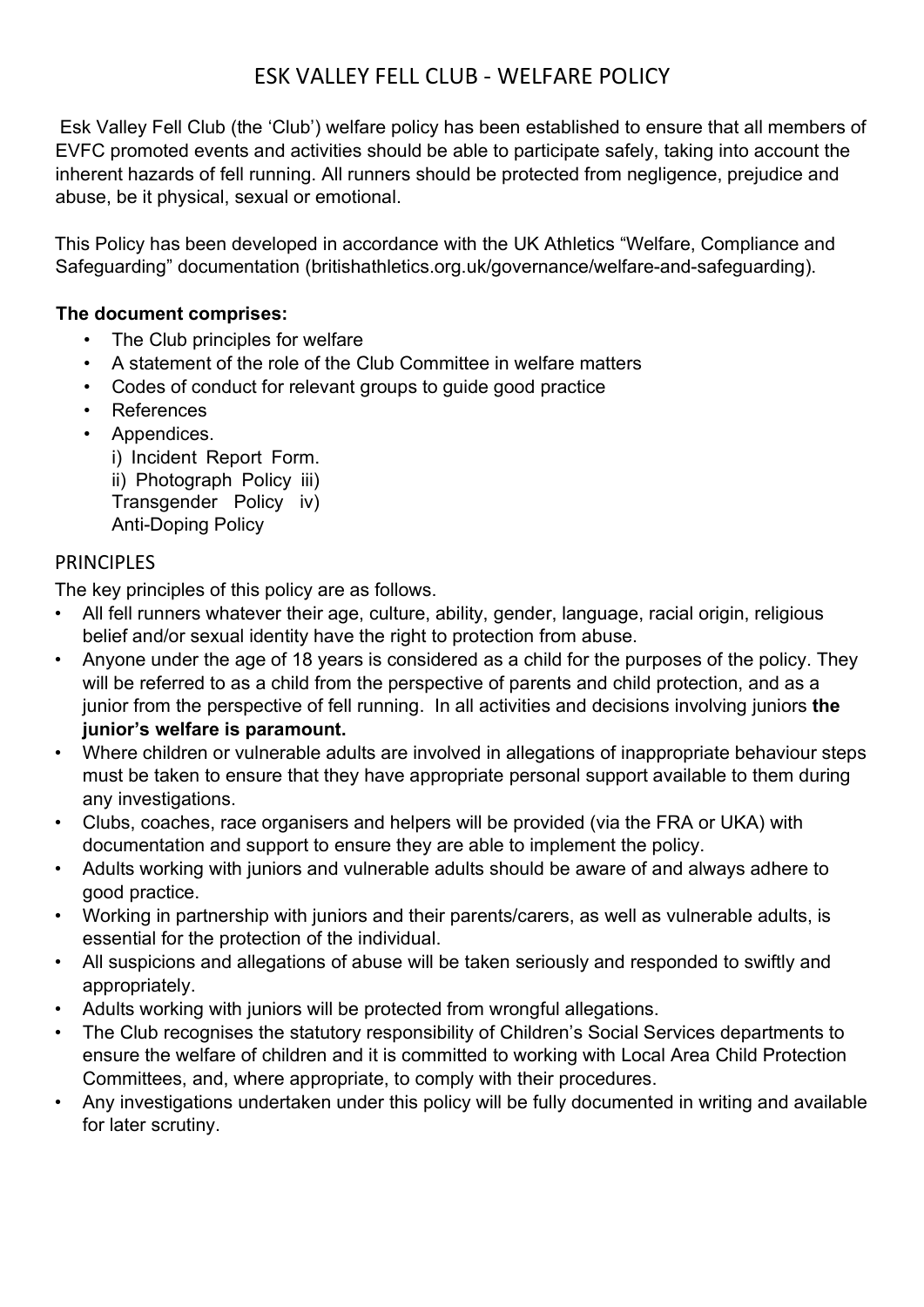#### ROLE OF THE CLUB COMMITTEE

In order to ensure the effective implementation of this policy the Club Committee primarily through the Club Welfare Officer, the Junior Coordinator, and the Training Coordinator will ensure the welfare of the juniors and any vulnerable adults.

The role of the Club Welfare Officer on behalf of the Committee is:

- To develop, monitor and review welfare policy, ensuring compliance with UKA welfare policy and to be DBS checked every 3 years
- To promote amongst race organisers, fell runners and helpers' awareness of the policy, of good practice and of the legal framework in this area.
- To encourage and facilitate adherence to the policy and implementation of statutory regulations relating to child protection and other relevant legislation.
- To receive reports on any incidents from individuals, and to advise on queries. Reports may be submitted using an incident report form (see Appendix 1) or advice may be sought in any reasonable form, including written communication.
- To initiate action on reports when appropriate.
	- o The Welfare Officer will act in conjunction with the Disciplinary sub-committee where a disciplinary sanction may be required
	- o Action may have to be deferred where the police or other stakeholders are involved in the case, until they have completed their investigations.
	- o The Welfare Office will monitor the progress of follow up actions by those involved and will provide regular updates to the Club Committee whatever the outcome of the investigation.
	- $\circ$  The Welfare Officer will refer incidents on to the UKA Welfare Officer when escalation is required, for example in matters of safeguarding or media interest.

# CODES OF CONDUCT

The Codes of Conduct describe good ethical conduct and practice for fell runners and those groups supporting and developing fell running and managing the sport.

## CLUB OFFICIALS, INCLUDING RACE ORGANISERS

You should:

- Consider the well-being and safety of fell runners before the development of performance
- Promote the positive aspects of fell running
- Display consistently high standards of behaviour
- Ensure that all races are appropriate to the age, ability and experience of those taking part
- Implement any recommendations of UKA and EA policies in relation to Juniors; Vulnerable and Disabled athletes. Respond to any indication of abuse by being prepared to instigate rigorous and confidential investigations in relation to any allegations; to ensure that all interested parties are given a fair opportunity to comment; that support is available for any children or vulnerable adults involved; prepare written documentation of any investigations and check their accuracy with those involved; inform, in writing, all the parties of the outcome of your investigations
- Maintain confidentiality of any junior or vulnerable adults involved in incidents or cases, unless disclosure is required or recommended as a result of investigations made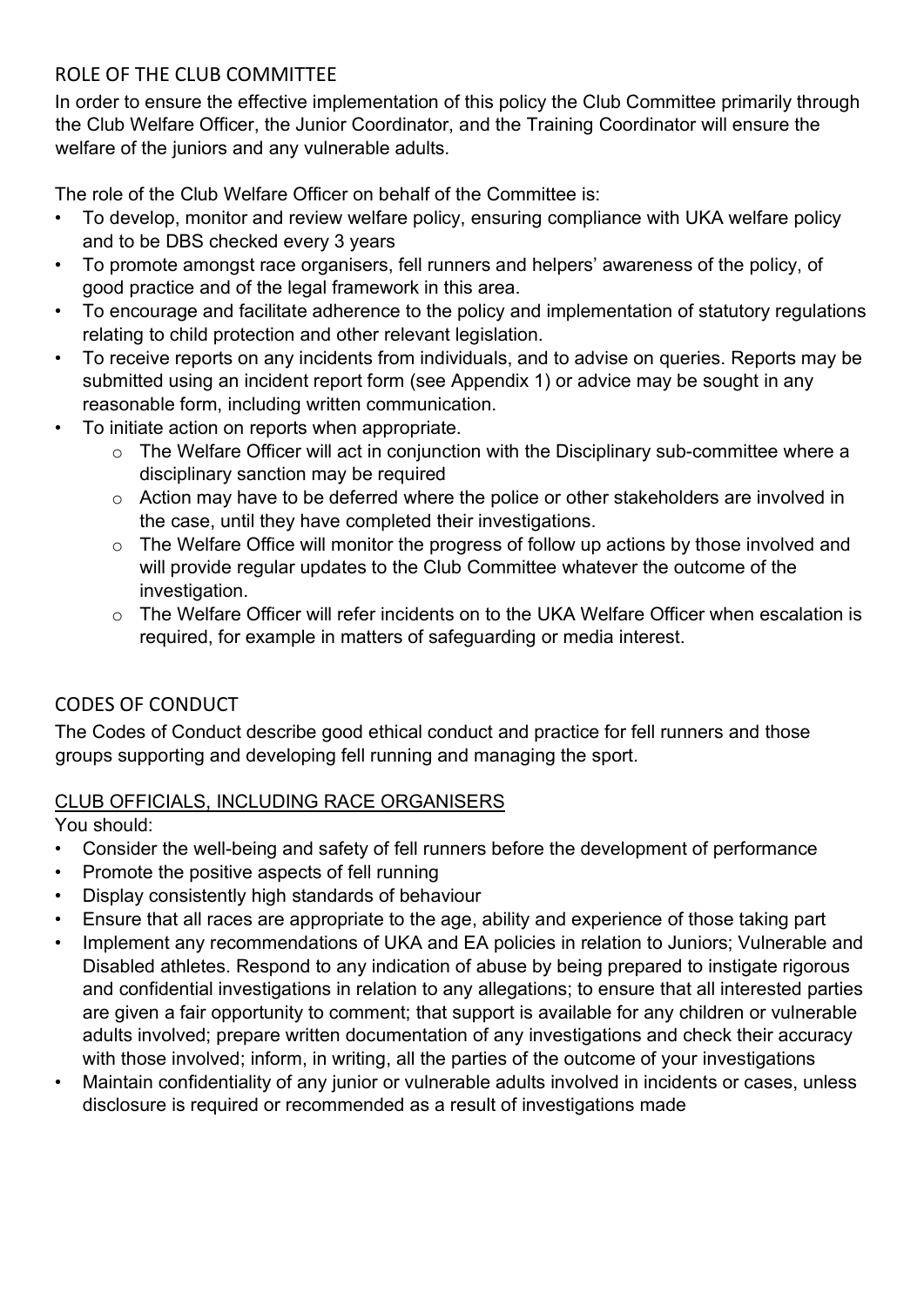#### ALL FELL RUNNERS

You should:

- Respect the rights, dignity and worth of every athlete, coach, technical official and others involved in fell running and treat everyone equally
- Treat all others with the same respect and fairness that you wish to receive
- Thank those who help you to participate in fell running
- Respect diversity amongst fell runners
- Act with dignity at all times
- Challenge anyone whose behaviour falls below the expected standards of welfare in fell running
- Avoid destructive behaviour and leave fell running areas as you find them

#### **JUNIORS**

You should:

- At a race notify a responsible adult if you have to go somewhere away from other people
- Use safe transport or travel arrangements
- Tell a responsible adult such, as parents, carers or the Club Welfare Officer, as soon as is reasonably possible if anything makes you concerned or uncomfortable or if you suspect a club mate has suffered from misconduct by someone else
- Not respond if someone seeks private information, unrelated to fell running e.g. home life, if questions make you feel uncomfortable, tell a responsible adult.

# ADULT FELL RUNNERS WHO CONSIDER THEMSELVES VULNERABLE OR DISABLED

You should:

- Make yourself aware of the various policies that exist for your benefit See UKA and EA links in the References section below
- Anticipate, in advance, any specific support that you may need in relation to this policy e.g. having personal support available to you in any discussions

## PARENTS/CARERS

You should:

- Respect the rights, dignity and worth of every athlete, coach, technical official and others involved in fell running and treat everyone equally
- Consistently promote positive aspects of fell running, such as fair play, and never condone rule violations.
- Be familiar and aware of the people who are coaching or managing your child
- Take an active interest in your child's participation
- Attend training and races whenever possible
- Ensure that your child does not take unnecessary valuable items to training or races
- Know where your child will be and who they are with
- Provide consent to activities, contact details, and relevant medical information when asked to the Race Organiser/Club/Coach/Junior Coordinator,
- Inform your child's Coach or Club Junior Co-ordinator of any illness or disability that needs to be taken into consideration for fell running
- Provide any necessary medication that your child needs for the duration of any trips
- Report any concerns you have about your child's or any other child's welfare to the Club welfare officer (This does not affect your statutory right to contact your local Children's Social Services or the police if you feel it is necessary)
- Be aware that your attitude and behaviour directly relates to the behaviour of your child and other young athletes.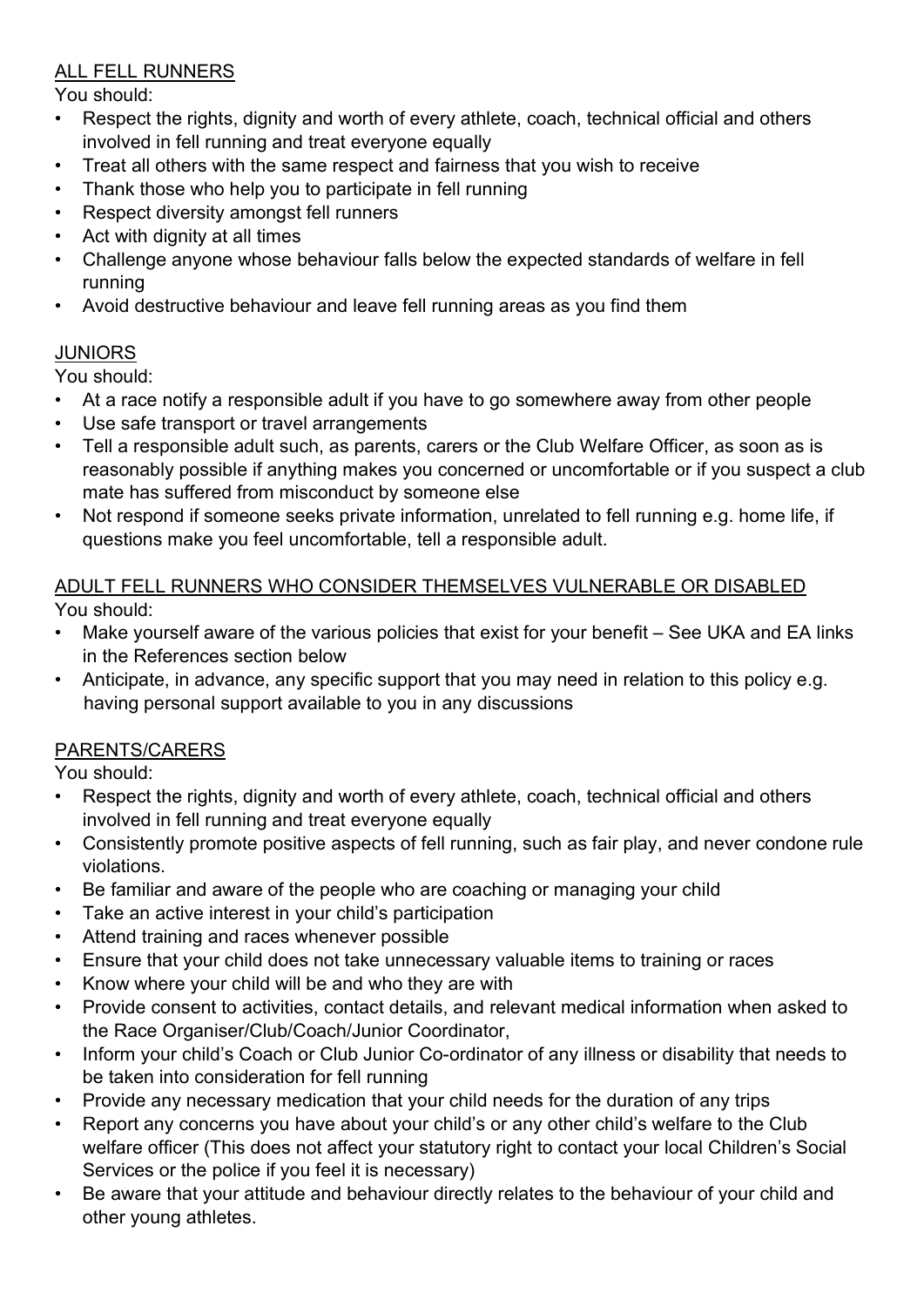• Never make assumptions about your child's safety.

#### **COACHES**

You should:

- Place the welfare and safety of the fell runner above the development of performance
- Make sure you are appropriately qualified for activities that you coach and update your licence and education as and when required by UK Athletics
- Ensure that activities you direct, coach or guide are appropriate for the age, maturity, experience and ability of the individual fell runner
- Review your coach training documentation on welfare at intervals, including factors that promote welfare and factors that undermine welfare, and reflect on your own performance in this area as a coach maintaining best practice where possible
- Respect the rights, dignity and worth of every fell runner and treat everyone equally, regardless of background or ability
- Clarify with fell runners (and where appropriate their parents or carers) exactly what is expected of them and what runners are entitled to expect from you
- Develop working relationships with fell runners based on mutual trust and respect
- Encourage and guide fell runners to accept and take responsibility for their own behaviour and performance
- Consistently promote positive aspects of the sport, such as fair play, and never condone rule violations or the use of prohibited or age-inappropriate substances
- Avoid all behaviours that provide a bad example to others (e.g. abusive language, racism, bullying, harassment, physical or sexual abuse)
- Challenge inappropriate behaviour or language by others
- Avoid the development of intimate relationships between yourself and athletes coached by you
- Avoid spending time alone with a junior unless clearly in view of others
- Report any accidental injury, distress or misunderstanding or misinterpretation (including if a junior or vulnerable adult appears to have been sexually aroused by your actions). A brief written report of such incidents should be submitted to the appropriate Welfare Officer as soon as possible and parents/carers notified. An incident report form is available
- Report similarly any suspected misconduct by other coaches or other people involved in fell running.

## **REFERENCES**

UK Athletics – Welfare, compliance and Safeguarding www.uka.org.uk/governance/welfare-and-safeguarding/

UK Athletics – Transgender Policy

www.uka.org.uk/media/news/2016-news-page/august-2016/03-08-16-transgender-policy/

UK Athletics – Anti-Doping Guidance and 'Clean Athletics' www.uka.org.uk/cleanathletics

England Athletics – Disability Athletics

www.englandathletics.org/disability-athletics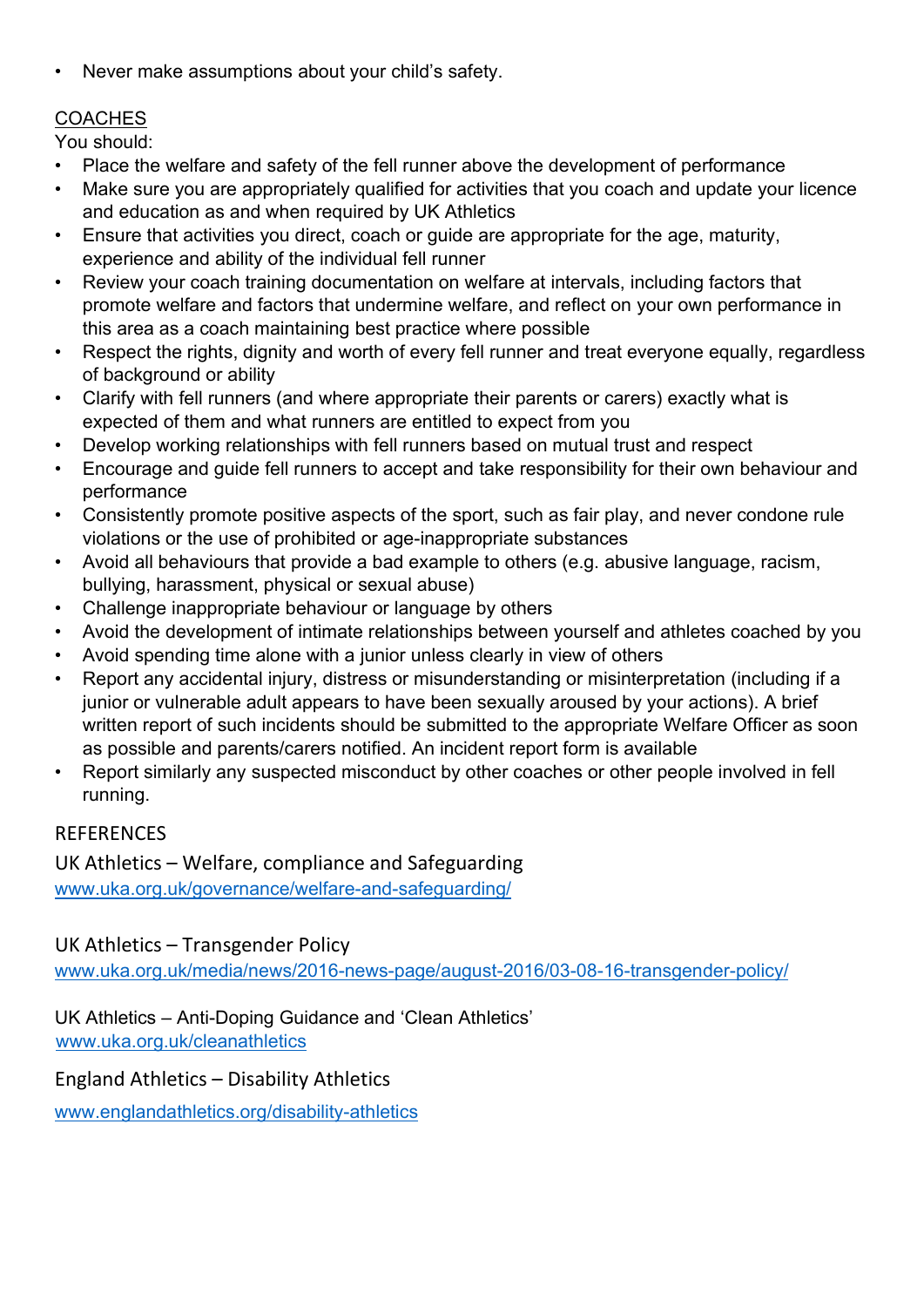#### APPENDIX 1

#### JUNIOR AND VULNERABLE ADULT INCIDENT REPORT FORM

(Please use additional sheets if required and attach any evidence if necessary)

|                                                                    | Person reporting the<br>incident |                                               | Person recording the incident |                  |  |
|--------------------------------------------------------------------|----------------------------------|-----------------------------------------------|-------------------------------|------------------|--|
| <b>Name</b>                                                        |                                  |                                               |                               |                  |  |
| <b>Role in Fell</b><br><b>Running</b>                              |                                  |                                               |                               |                  |  |
| <b>Address and</b><br>telephone<br>number                          |                                  |                                               |                               |                  |  |
| Location of incident (if relevant)                                 |                                  |                                               |                               | Date of incident |  |
| Name of any individual(s) who dealt with the incident at the time. |                                  |                                               |                               |                  |  |
| Nature of incident and any details relevant to it:                 |                                  |                                               |                               |                  |  |
| <b>Signed</b> (Person reporting the<br>incident)                   |                                  | <b>Signed (Welfare Officer or equivalent)</b> |                               |                  |  |
| Date:                                                              |                                  | Date:                                         |                               |                  |  |
| Action taken as a result of the incident                           |                                  |                                               |                               |                  |  |
|                                                                    |                                  |                                               |                               |                  |  |
| Signed (Welfare Officer)                                           |                                  |                                               |                               |                  |  |
| Date:                                                              |                                  |                                               |                               |                  |  |

The completed form, (or an e-mail containing the relevant information), must be submitted to the Club Welfare Officer (welfare@eskvalleyfellclub.org) within 7 days of the accident or incident. In many cases it will be necessary also to inform the UKA and the Welfare Officer will advise.